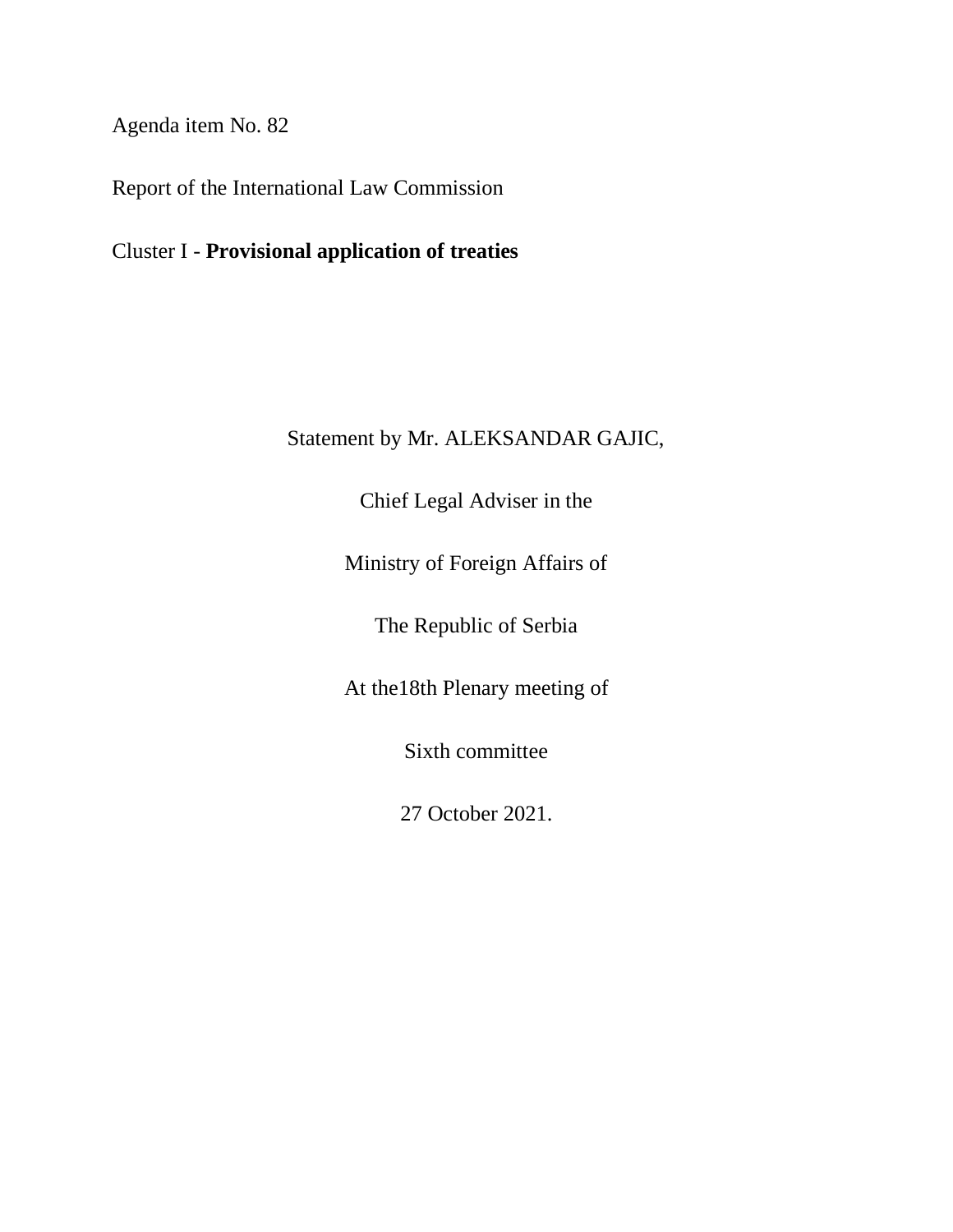## Madame Chair,

Thank you for giving me the floor.

I would like to make a few brief remarks with respect to the work of the International Law Commission on the topics concerning provisional application of treaties. Reports submitted by International Law Commission will certainly have significant impact on the development of the practice of states in the field that is not free from legal difficulties and uncertainness. However, it seems that further work is needed in order to complete the topic and to provide proper guidelines in this very sensitive field of international treaty law.

It seems that one of the problems concerning provisional application of the treaties is contained in its determination provided, *inter alia,* in Guideline 3 "A treaty or a part of a treaty is applied provisionally pending its entry into force …. if the treaty itself so provides, or if in some other manner it has been so agreed."

All of the elements of this determination are subject to other guidelines. However, what remains problematic is the part of this provision stating ---in English - "pending its entry into force", or--- in Russian "до его вступления в силу". In fact, during provisional application it is uncertain whether a treaty will enter into force or not.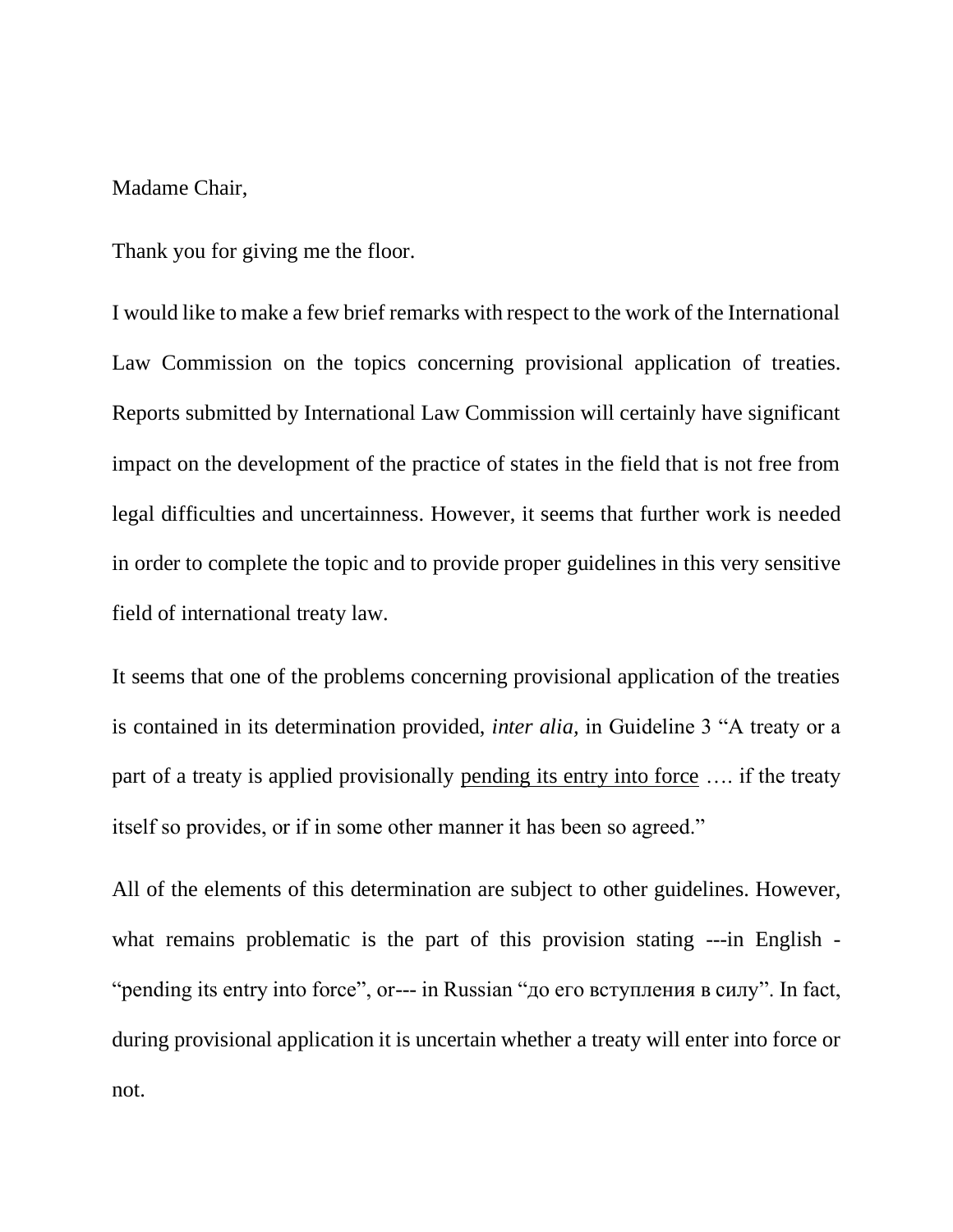The very definition of the provisional application of treaties should reflect commencement and termination of provisional application. While it could be reasonably expected that in ordinary state of affairs provisional application shall be terminated when a treaty enters into force, that might not be the case for variety of reasons. Some of those reasons could be justified, some not. Well known ground for termination of the provisional application is when the State or international organization provides notification of its intention not to become a party to a treaty. However, as reflected in Guideline 9, provisional application may be terminated without necessarily expressing intention not to become a party to a treaty, but that possibility needs to be agreed in advance of provisional application. That clearly follows from the Article 25 of the Vienna Convention on the Law of Treaties.

Whether the State or international organization will express its consent to be bound by a treaty is, at the time of provisional application, uncertain, and it seems that that should be clearly reflected in guidelines and corresponding commentaries.

In the general commentary, the ILC has provided that "provisional application serves the overall purpose of preparing for or facilitating the entry into force of the treaty". While fully in agreement with this position, it might be the case that termination of the provisional application could be done in good, or bad faith, taking benefit of provisional application without real intention to express consent to be bound by the treaty.